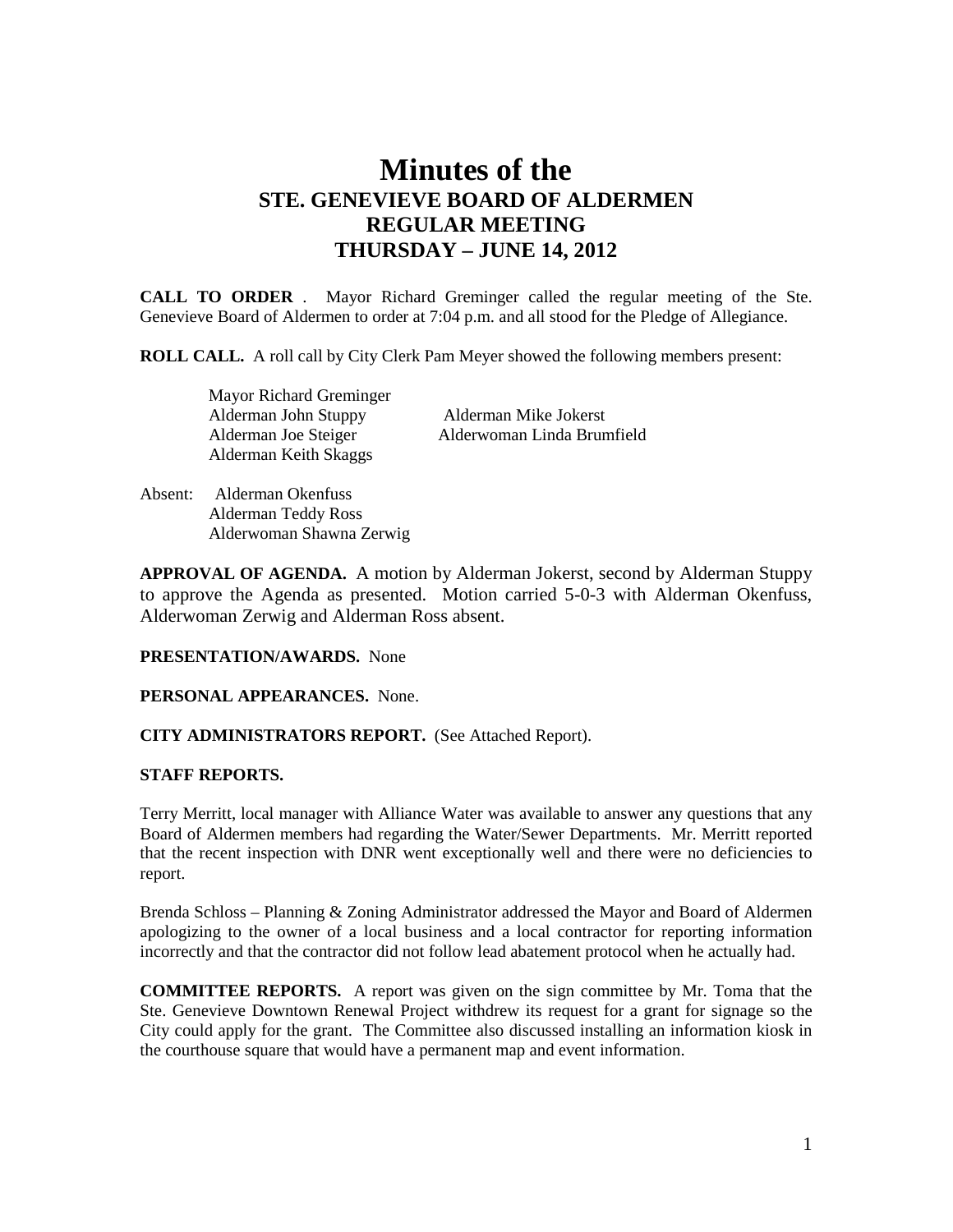### **CONSENT AGENDA.**

**Minutes – Board of Aldermen Meeting Regular Meeting – May 24, 2012.** A motion by Alderman Steiger, second by Alderman Skaggs to approve the Minutes of the Regular Meeting of May 24, 2012. Motion carried 5-0-3 with Alderman Okenfuss, Alderman Ross and Alderwoman Zerwig absent.

**Minutes – Closed Session – May 24, 2012.** A motion by Alderman Steiger, second by Alderwoman Brumfield to approve the Minutes of the Closed Session of the May 24, 2012 Board of Aldermen minutes. Motion carried 5-0-3 with Alderman Okenfuss, Alderman Ross and Alderwoman Zerwig absent.

**Resolution 2012-51. A resolution authorizing the 1977 Gallion Roller be declared surplus property and providing further authority.** A motion by Alderman Jokerst, second by Alderman Skaggs to approve Resolution 2012-51. Motion carried 5-0-3 with Alderman Okenfuss, Alderman Ross and Alderwoman Zerwig absent.

**Resolution 2012-52. A resolution appointing Gary Scheel to the Ste. Genevieve Tourism Tax Commission.** A motion by Alderman Steiger, second by Alderman Stuppy to approve Resolution 2012-52. Motion carried 5-0-3 with Alderman Okenfuss, Alderman Ross and Alderwoman Zerwig absent.

# **OLD BUSINESS**

**BILL NO. 3866. AN ORDINANCE AMENDING THE CITY OF STE. GENEVIEVE MUNICIPAL CODE CHAPTER 405: ZONING REGULATIONS**  AS SET FORTH BELOW. 2<sup>nd</sup> READING. A motion by Alderman Jokerst, second by Alderwoman Brumfield to approve Bill No. 3866, therefore Bill No. 3866 was placed on its second and final reading, read by title only, considered and passed by a roll call vote as follows: Ayes: Alderman Skaggs, Alderman Stuppy, Alderman Jokerst, Alderman Steiger, and Alderwoman Brumfield. Nays: None. Absent: Alderman Okenfuss, Alderwoman Zerwig and Alderman Ross. Motion carried 5-0-3. Thereupon Bill No. 3866 was declared Ordinance No. 3805 signed by the Mayor and attested by the City Clerk.

**BILL NO. 3867. AN ORDINANCE AMENDING SECTION 115.090: CITY CLERK-ELECTION-DUTIES OF THE STE. GENEVIEVE CODE OF ORDINANCES.** 2<sup>nd</sup> **READING.** A motion by Alderwoman Brumfield, second by Alderman Skaggs to approve Bill No. 3867, therefore Bill No. 3867 was placed on its second and final reading, read by title only, considered and passed by a roll call vote as follows: Ayes: Alderman Skaggs, Alderman Stuppy, Alderman Jokerst, Alderman Steiger, and Alderwoman Brumfield. Nays: None. Absent: Alderman Okenfuss, Alderwoman Zerwig and Alderman Ross. Motion carried 5-0-3. Thereupon Bill No. 3867 was declared Ordinance No. 3806 signed by the Mayor and attested by the City Clerk.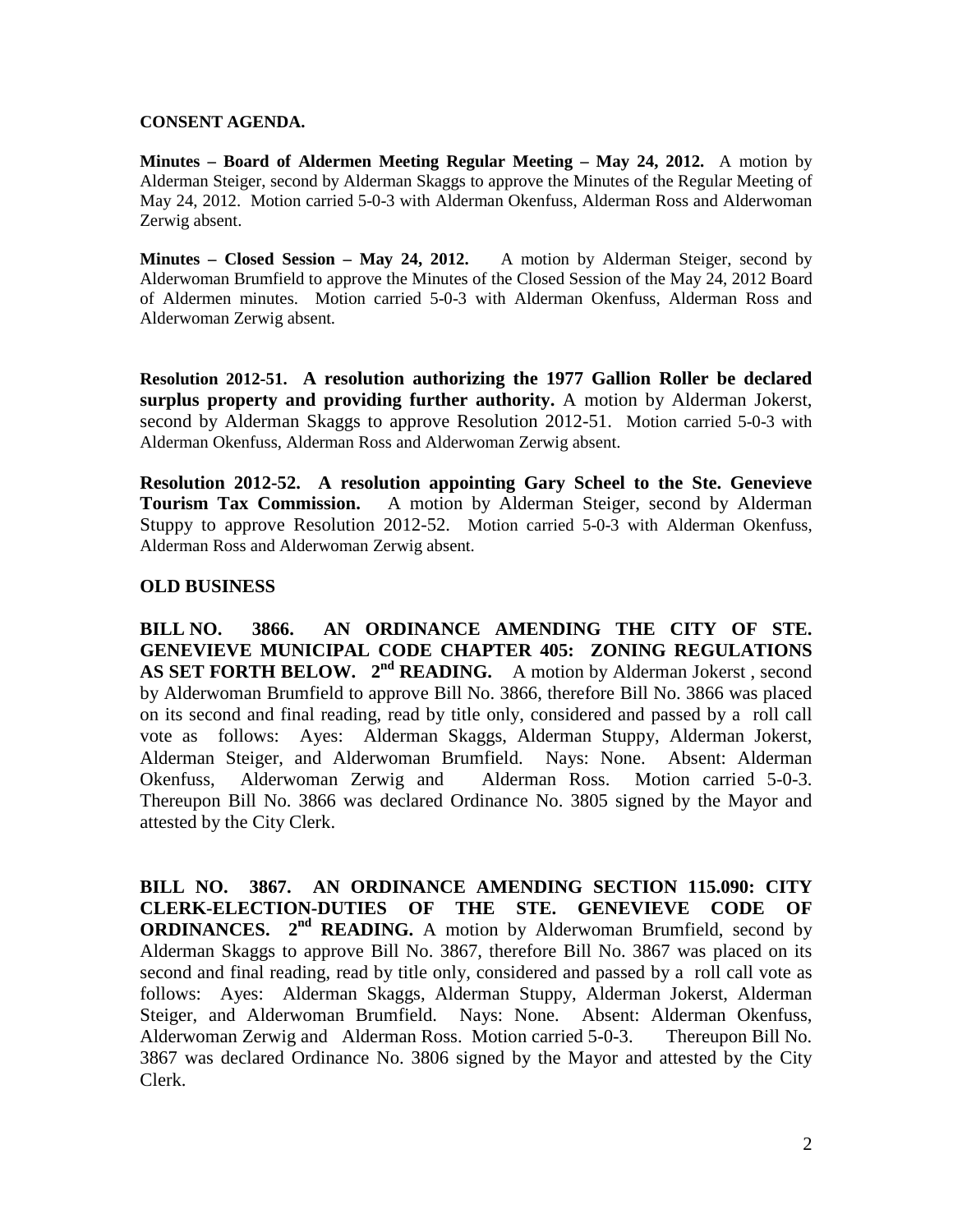### **NEW BUSINESS.**

**BILL NO. 3868**. **AN ORDINANCE TO REZONE A PARCEL OF LAND IN STE. GENEVIEVE, MISSOURI.** 1<sup>ST</sup> **READING.** A motion by Alderman Jokerst, second by Alderman Skaggs, Bill No. 3868 was placed on its first reading, read by title only, considered and passed with an 5-0-3 vote of the Board of Aldermen with Alderman Okenfuss, Alderman Ross and Alderwoman Zerwig absent.

**BILL NO. 3869. AN ORDINANCE ACCEPTING AND APPROVING A PLAT FOR THE NEW ADDITION OF CRESTLAWN CEMETERY WITHIN THE CITY LIMITS OF THE CITY OF STE. GENEVIEVE.** 1<sup>ST</sup> READING. A THE CITY LIMITS OF THE CITY OF STE. GENEVIEVE. motion by Alderwoman Brumfield, second by Alderman Steiger, Bill No. 3869 was placed on its first reading, read by title only, considered and passed with an 5-0-3 vote of the Board of Aldermen with Alderman Ross, Alderman Okenfuss and Alderwoman Zerwig absent.

**BILL NO. 3870. AN ORDINANCE VACATING A PORTION OF SECOND STREET IN THE CITY OF STE. GENEVIEVE.** 1<sup>ST</sup> **READING.** A motion by Alderman Jokerst, second by Alderman Stuppy, Bill No. 3870 was placed on its first reading, read by title only, considered and passed with an 5-0-3 vote of the Board of Aldermen with Alderman Ross, Alderman Okenfuss and Alderwoman Zerwig absent.

**BILL NO. 3871. AN ORDINANCE APPROVING THE PURCHASE OF A 7' x 14' ENCLOSED BOX TRAILER FOR TECH RESCUE EQUIPMENT FOR THE STE. GENEVIEVE FIRE DEPARTMENT IN AN AMOUNT NOT TO EXCEED \$4,841.00.** 1<sup>st</sup> **READING.** A motion by Alderman Steiger, second by Alderman Jokest, Bill No. 3871 was placed on its first reading, read by title only, considered and passed with an 5-0-3 vote of the Board of Aldermen with Alderman Ross, Alderman Okenfuss and Alderwoman Zerwig absent. A motion by Alderman Steiger, second by Alderman Jokerst to proceed with the second and final reading of Bill No. 3871. Motion carried 5-0-3 vote of the Board of Aldermen with Alderman Ross, Alderman Okenfuss and Alderwoman Zerwig absent. A motion by Alderman Steiger, second by Alderman Jokerst to approve Bill No. 3871, therefore Bill No. 3871 was placed on its second and final reading, read by title only, considered and passed by a roll call vote as follows: Ayes: Alderman Skaggs, Alderman Stuppy, Alderman Jokerst, Alderman Steiger, and Alderwoman Brumfield. Nays: None. Absent: Alderman Okenfuss, Alderwoman Zerwig and Alderman Ross. Motion carried 5-0-3. Thereupon Bill No. 3871 was declared Ordinance No. 3807 signed by the Mayor and attested by the City Clerk.

# **PUBLIC COMMENTS** – None.

# **OTHER BUSINESS.**

**Approval of Temporary Liquor License – Knights of Columbus Council #1037 for Jour De Fete August 11th & August 12th, 2012.** A motion by Alderman Steiger, second by Alderwoman Brumfield to approve the Temporary Liquor License for the Knights of